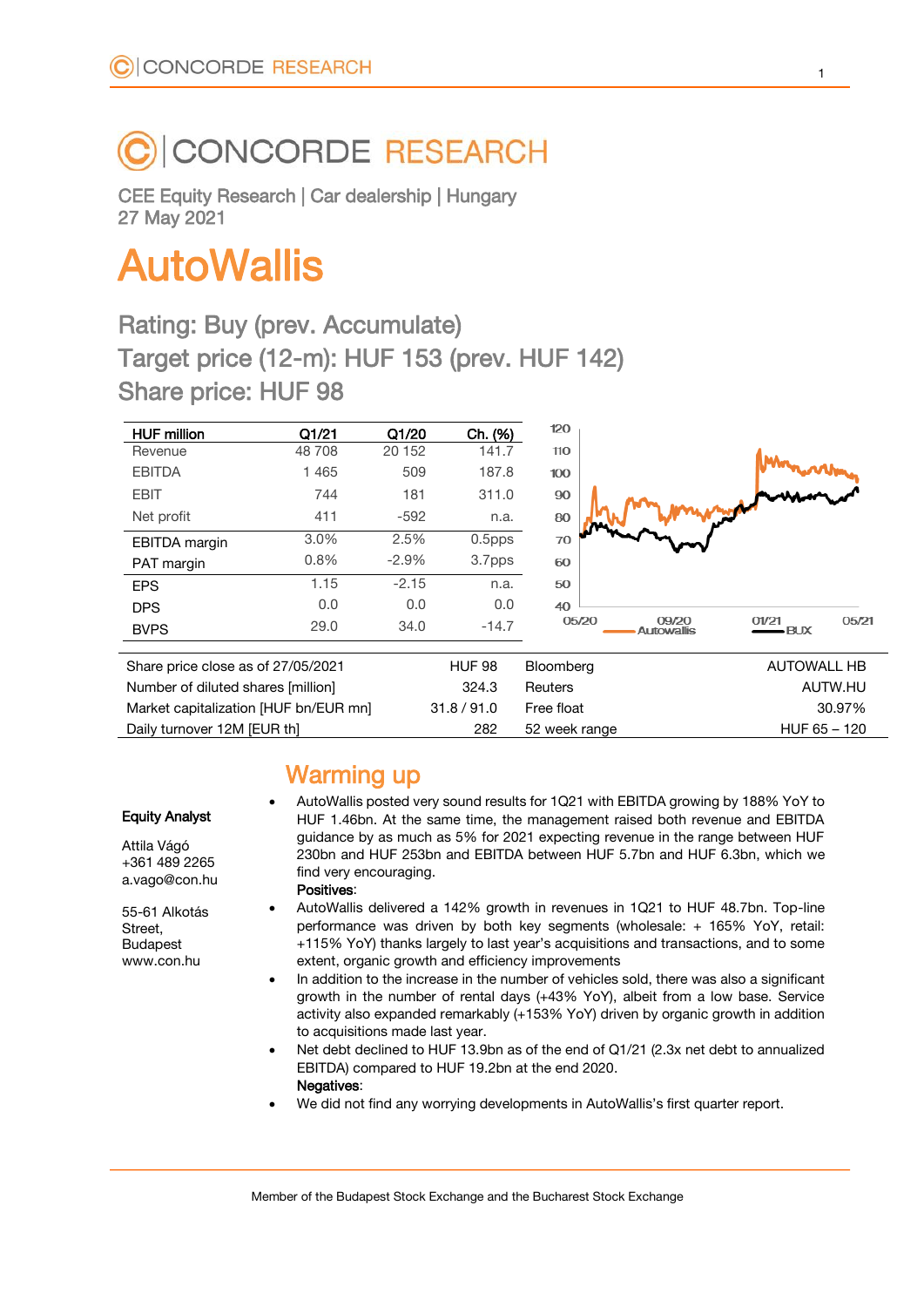## Q1/21 sales figures reflect the positive impact of last year's transactions

- According to AutoWallis' Q1/21 sales report, in the wholesale business, the number of new vehicles sold jumped almost fourfold to 4,555 units (+ 382.5% YoY). The outstanding growth was driven by a 32.5% increase (1,251 vehicles) of organic expansion and Opel sales, which began in four countries earlier this year, wholesale sales of this brand alone increased the sales number by 250% YoY or 3,304 units. The retail business also performed well amid the still shrinking domestic market (-1% YoY).
- The number of new vehicle sales without the impact of last year's transactions increased by 42% YoY, while incorporating the impact of last year's transactions (Iniciál Autóház, Wallis Kerepesi, domestic Jaguar and Land Rover sales and the Ljubljana BMW dealership) vehicles sales increased by 238% to 1,678 units.
- The number of used vehicle sold also advanced by 132% to 434 units, including transactions (in an apple-to-apple comparison there was an 8% fall sales in terms of the number of vehicles sold).
- The service hours increased by 40 percent without last year's transactions, while due to the four transactions mentioned overall it increased by 152.7% YoY to 29,447.
- Restrictions due to the coronavirus pandemic are still holding back growth opportunities in the car rental area, but the number of rental days has already increased by 43% YoY and economies of scale improved thanks to expansion (the fleet size declined by 22% YoY and the number of leases by 48%, respectively).

|                                      | Q1/21   | Q1/20  | Ch (% |
|--------------------------------------|---------|--------|-------|
| <b>Wholesale</b>                     |         |        |       |
| No. of vehicles sold                 | 4 5 5 5 | 944    | 383   |
| Retail                               |         |        |       |
| No. of new vehicles sold             | 1 678   | 496    | 238   |
| No. of used vehicles sold            | 434     | 187    | 132   |
| Total no. of vehicles sold           | 6 6 6 7 | 1 627  | 310   |
| Service hours                        | 29 447  | 11 655 | 153   |
| Fleet size (in terms of rented cars) | 421     | 539    | $-22$ |
| Rents                                | 1862    | 3610   | -48   |
| Rental days                          | 30 320  | 21 211 | 43    |
|                                      |         |        |       |

#### Operation highlights in Q1/2021

Source: AutoWallis' Q1/2021 earnings report

- COGS grew less than sales, therefore gross margin improved from 10% to 12% in Q1/21 mainly due to positive FX movements and higher sales volumes. The 152% increase in personnel expenses was a result of the acquisitions of dealerships made last year (ie. new domestic Jaguar Land Rover retail business launched in last April, BMW retail in Ljubljana and Opel wholesale activities were launched in four countries in December).
- EBITDA rose by 188% YoY to HUF 1.46bn, implying an EBITDA margin of 3% compared to 2.5% in the same period a year ago.
- Financial expenses decreased by 79% YoY, partly due to lower exchange rate losses in the wake of the HUF strengthening against the EUR over the course of Q1/21. However, interest expenses rose slightly, which was attributed to the financing of acquisitions executed last year.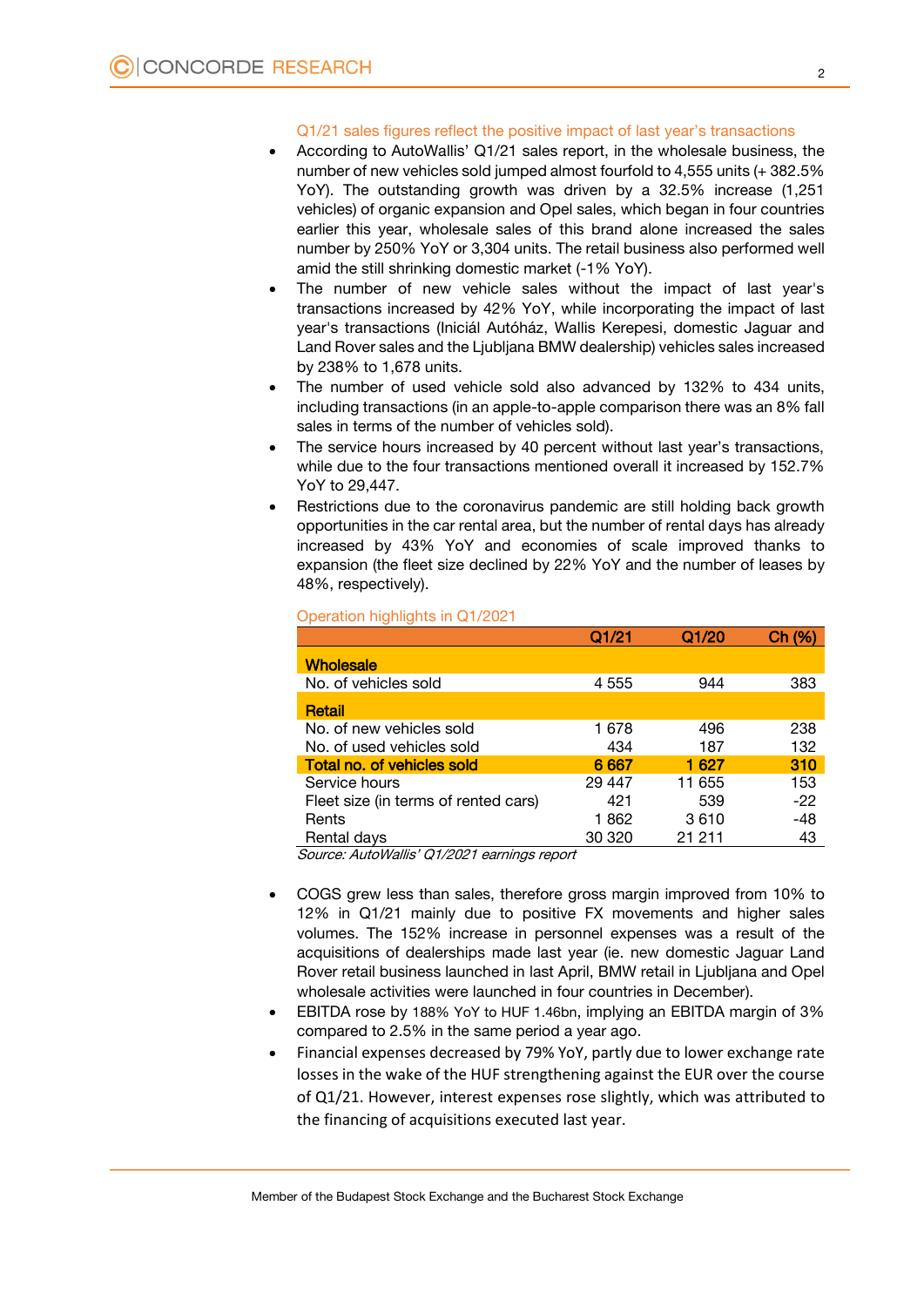- Net income came to HUF 411mn compared to HUF -592mn in the same period a year earlier.
- We point that AutoWallis's net debt declined to HUF 13.9bn as of the end of Q1/21 (2.3x net debt to annualized EBITDA) compared to HUF 19.2bn at the end 2020 while the pandemic is seemingly abating and therefore sales performance is improving.

#### **Outlook**

- The management raised both revenue and EBITDA guidance by as much as 5% for 2021 expecting revenue in the range between HUF 230bn and HUF 253bn and EBITDA between HUF 5.7bn and HUF 6.3bn, which we find very encouraging.
- We believe supportive trends may be observed in all CEE and SEE vehicles markets (including both the used and new cars segments) where AutoWallis is present. Said this, AutoWallis could take advantage of rebounding business travels and tourism once COVID vaccine rollouts speed up in Europe and organically expand its operating margins primarily as a result of rebound in automotive service activities (e.g. car rent) and lean operations.

AutoWallis' car sales estimates for the period between 2021 and 2024



Source: AutoWallis, Concorde's estimates

- We acknowledge AutoWallis' strenuous efforts to improve not only sales performance but also efficiency of its operation. We raise both revenue and EBITDA estimates for 2021 to HUF 242bn and HUF 6bn compared to our previous estimate of HUF 227bn and HUF 5.6bn, implying a full-year EBITDA margin of 2.5%.
- We penciled the positive impact of both synergies and growth potential inherent in the recent transactions on sales and earnings in our estimates, while also believing that the recovery in service revenues, containing aboveaverage margins, will be rapid and significant after the pandemic abates. Nevertheless, the market environment remains volatile, in our view.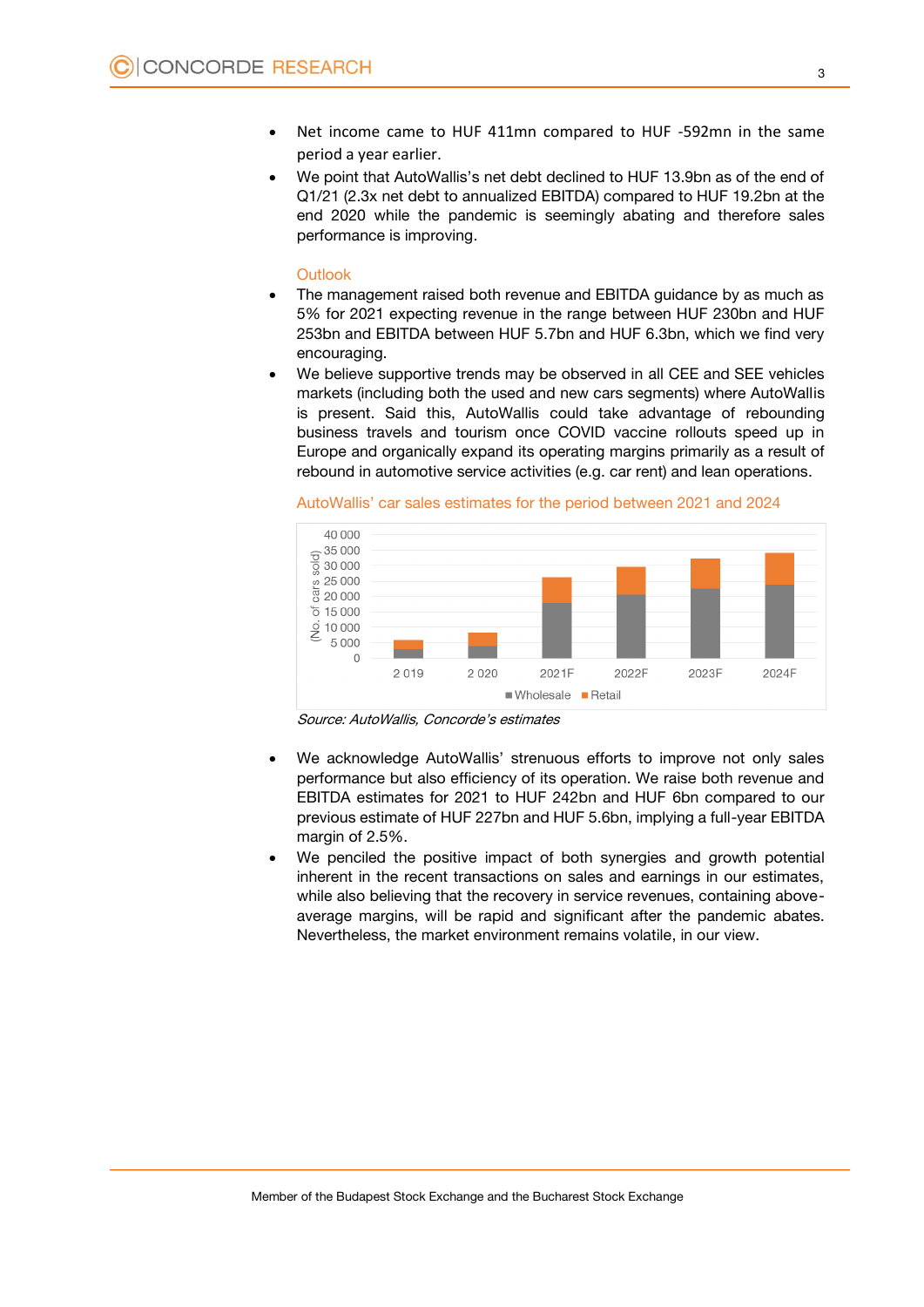

AutoWallis' EPS estimates for the period between 2021 and 2024 (HUF bn)

Source: AutoWallis, Concorde's estimates

- We expect AutoWallis not to pay meaningful dividend until the current growth cycle ends.
- AutoWallis' B+ rating was reaffirmed by Scope Ratings last November in light of recovering vehicles market conditions, improving its outlook from stable to positive. We expect net debt/EBITDA ratio to improve constantly in the years to come, if all else remaining the same.
- We lift our DCF-based 12-month TP to HUF 153 from HUF 142 per share, which leaves a 56% upside from the current share price. We upgrade our rating on AutoWallis from Accumulate to Buy.
- We once again stress that our 12-month TP is highly sensitive to AutoWallis' operating margin developments. We assume a significant improvement in AutoWallis' ROIC by 2024, driven mainly by expected EBITDA margin expansion, which thus is likely to exceed peers' ROIC ratio, justifying relatively higher valuation multiples for AutoWallis. However, we reckon that AutoWallis can turn out to be a poorly perform stock for quite a while because of its low free float affecting its market liquidity on a low-liquidity emerging stock market. Despite an enviable set of economic characteristics, entrenched competitive position (there not many car dealer companies that come and dislodge AutoWallis from the CEE and SEE vehicle markets) We are afraid that the upside potential of valuation might only be realized after AutoWallis' sales exceed the EUR 1 bn threshold level.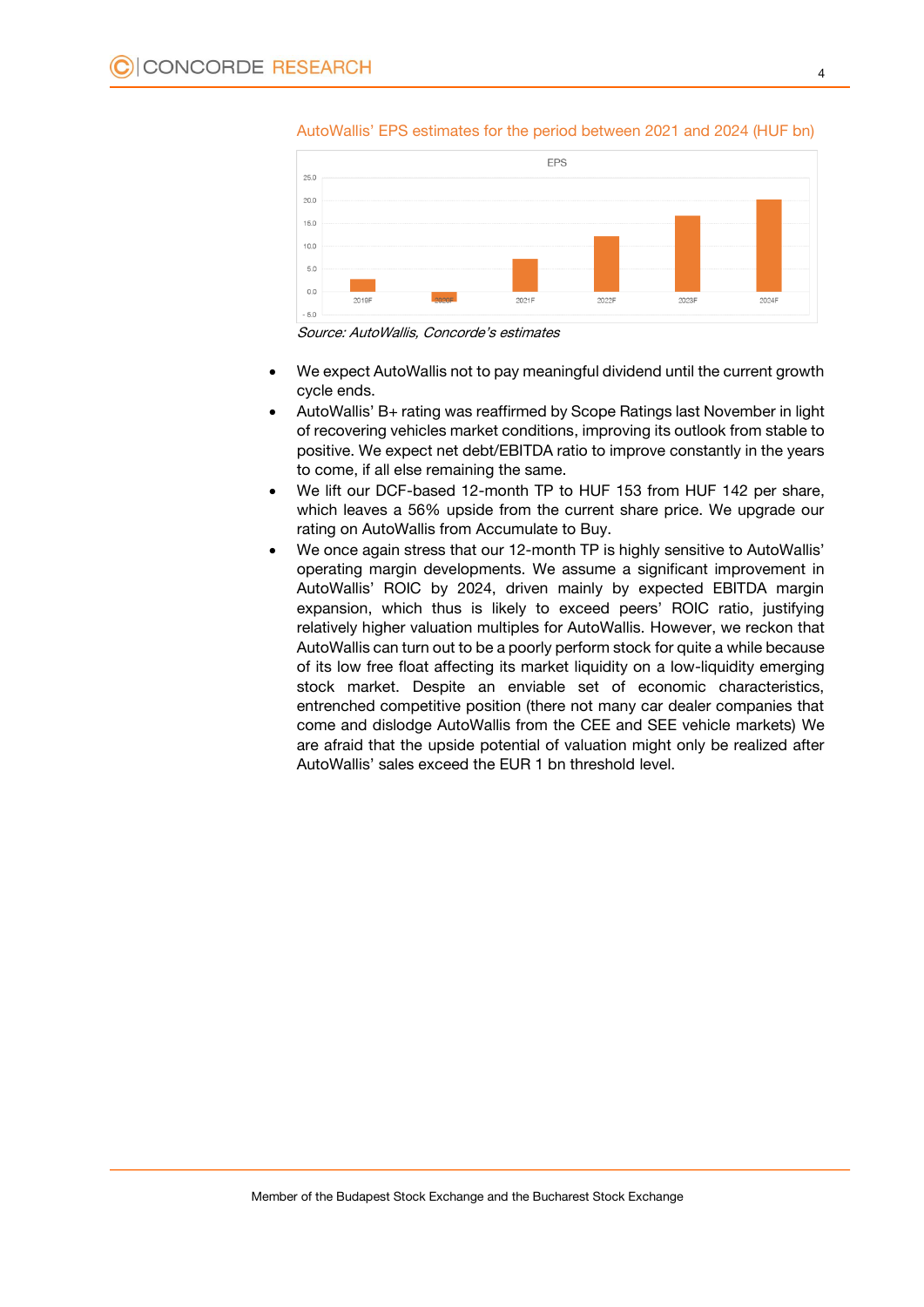| Fair value (HUF)                     |                   | 146.7             |                    |                    |                    |                  |                  |                    |                   |
|--------------------------------------|-------------------|-------------------|--------------------|--------------------|--------------------|------------------|------------------|--------------------|-------------------|
| 12-m TP (HUF)<br>w/o acquisitions    |                   | 152.5             |                    |                    |                    |                  |                  |                    |                   |
|                                      | 2019              | 2020              | 2021               | 2022               | 2023               | 2024             | 2025             | TV1                | TV <sub>2</sub>   |
|                                      |                   |                   |                    |                    |                    |                  |                  |                    |                   |
| Revenue growth<br>EBIT/Rev.          | 19.18%<br>2.40%   | 17.46%<br>0.74%   | 174.20%<br>1.44%   | 14.68%<br>2.00%    | 11.75%<br>2.36%    | 8.26%<br>2.62%   | 8.26%<br>2.62%   | 3.00%<br>2.62%     | 3%<br>3%          |
| Tax                                  | 27.25%            | $-65.49%$         | 15.00%             | 15.00%             | 15.00%             | 15.00%           | 17.00%           | 17.00%             | 17%               |
| <b>RONIC</b>                         |                   | -53.719           | 15.07%             | 67.92%             | 84.80%             | 38.91%           | 7.00%            | 9.70%              | 10%               |
| ND/V                                 | 23.62%            | 24.47%            | 32.45%             | 33.30%             | 28.56%             | 21.90%           | 13.24%           | 13.24%             | 13%               |
| r <sub>A</sub>                       | 8.48%             | 8.64%             | 6.63%              | 7.58%              | 7.58%              | 8.86%            | 9.84%            | 9.84%              | 9.84%             |
| $r_{\text{D}}$                       | 5.56%             | 9.56%             | 3.32%              | 3.76%              | 4.60%              | 6.25%            | 6.25%            | 6.25%              | 6.3%              |
| <b>ROIC</b><br><b>NOPLAT</b>         | 9.09%<br>1 3 1 3  | 1.37%<br>226      | 8.57%<br>2975      | 12.70%<br>4736     | 15.98%<br>6245     | 17.72%<br>7488   | 16.63%<br>7916   | 16.29%<br>8 1 5 4  | 15.97%<br>8 398   |
| g (NOPLAT)                           |                   |                   |                    |                    |                    |                  | 3.0%             | 3.0%               |                   |
| <b>DIC</b>                           | 2 0 2 3           | 18 236            | 2 5 9 3            | 1779               | 3 1 9 4            | 5 3 3 6          | 2 4 4 9          | 2 5 2 2            | 2 5 9 8           |
| IC                                   |                   |                   |                    |                    |                    |                  |                  |                    |                   |
| 14 442 213<br>Risk free rate         | 16 4 65<br>2.5%   | 34 701<br>2.7%    | 37 295<br>0.6%     | 39 074<br>1.6%     | 42 268<br>1.6%     | 47 604<br>2.8%   | 50 053<br>3.5%   | 52 575<br>3.5%     | 55 173<br>3.5%    |
| Beta multiple                        | 1.2               | 1.5               | 1.4                | 1.4                | 1.3                | 1.3              | 1.2              | 1.2                | 1.2               |
| Levered beta                         | 1.221             | 1.5               | 1.5                | 1.5                | 1.5                | 1.5              | 1.5              | 1.5                | 1.532             |
| ERP                                  | 6.0%              | 6.0%              | 6.0%               | 6.0%               | 6.0%               | 6.0%             | 6.0%             | 6.0%               | 6.0%              |
| Unlevered cost of equity             | 8.5%              | 8.6%              | 6.6%               | 7.6%               | 7.6%               | 8.8%             | 9.4%             | 9.4%               | 9.4%              |
| Levered cost of equity<br>Net debt   | 9.4%<br>9800      | 8.3%<br>11 154    | 8.2%<br>22 138     | 9.5%<br>24 057     | 8.8%<br>21 314     | 9.6%<br>16882    | 10.4%<br>10 804  | 10.4%<br>11 1 28   | 10.4%<br>11 462   |
| Net debt (calculated)                | 9800              | 11 154            | 22 138             | 24 057             | 21 314             | 16882            | 10 804           | 11 1 28            | 11 4 6 2          |
| D/E                                  | 30.9%             | 32.4%             | 48.0%              | 49.9%              | 40.0%              | 30.0%            | 30.0%            | 30.0%              | 30.0%             |
| E/V                                  | 76.4%             | 75.5%             | 67.6%              | 66.7%              | 71.4%              | 78.1%            | 86.8%            | 86.8%              | 86.8%             |
| $r_{\rm E}$                          | 9.4%              | 8.3%              | 8.2%               | 9.5%               | 8.8%               | 9.6%             | 10.4%            | 10.4%              | 10.4%             |
| <b>WACC</b>                          | 8.1%              | 10.2%             | 6.5%               | 7.4%               | 7.4%               | 8.7%             | 9.7%             | 9.7%               | 9.7%              |
| P&L                                  | 2019              | 2020              | 2021               | 2022               | 2023               | 2024             | 2025             | TV1                | TV2               |
| Rev.<br>D&A                          | 75 271<br>1326    | 88 413<br>1590    | 242 427<br>2 3 7 5 | 278 023<br>2 2 5 2 | 310 680<br>2 2 1 0 | 336 358<br>2 117 | 364 158<br>3642  | 375 082<br>3 7 5 1 | 386 335<br>3863   |
| EBIT                                 | 1804              | 655               | 3500               | 5 5 7 2            | 7347               | 8809             | 9537             | 9824               | 10 118            |
| Financial rev.                       | $-544$            | $-1066$           | $-734$             | $-904$             | $-980$             | $-1056$          | $-676$           | $-696$             | $-717$            |
| PBT                                  | 1 2 6 0           | $-410$            | 2 7 6 5            | 4668               | 6367               | 7754             | 8862             | 9128               | 10 118            |
| Tax                                  | 343               | 269               | 415                | 700                | 955                | 1163             | 1507             | 1552               | 1720              |
| Net Income                           | 917               | $-679$            | 2 3 5 0            | 3968               | 5 4 1 2            | 6 5 9 1          | 7355             | 7576               | 8 3 9 8           |
| Net compr. income                    | 951               | $-658$            | 2 3 7 8            | 3992               | 5438               | 6616             | 7384             | 7605               | 8 3 9 8           |
| СF<br><b>EBIT</b>                    | 1804              | 655               | 3500               | 5 5 7 2            | 7347               | 8809             | 9537             | 9824               | 10 118            |
| <b>EBITDA</b>                        | 3 1 3 0           | 2 2 4 6           | 5875               | 7824               | 9557               | 10 926           | 13 179           | 13 574             |                   |
| <b>NOPLAT</b>                        | 1 3 1 3           | 226               | 2975               | 4736               | 6245               | 7488             | 7916             | 8 1 5 4            | 8 3 9 8           |
| <b>DIC</b>                           | 2 0 2 3           | 18 236            | 2 5 9 3            | 1779               | 3 1 9 4            | 5 3 3 6          | 2 4 4 9          | 2 5 2 2            | 2 598             |
| FCFF                                 | $-710$            | -18 010           | 381                | 2957               | 3 0 5 1            | 2 1 5 2          | 5 4 6 7          | 5 631              | 5800              |
| Interest<br>Tax shield               | $-544$<br>148     | $-1066$<br>$-698$ | $-734$<br>110      | -904<br>136        | $-980$<br>147      | $-1056$<br>158   | $-676$<br>115    | $-696$<br>118      | $-717$<br>122     |
| Ddebt                                | 1 3 5 4           | 10 984            | 1920               | $-2744$            | $-4432$            | $-6078$          | 324              | 334                | 344               |
| <b>FCFD</b>                          | 958               | 9 2 2 0           | 1296               | $-3512$            | $-5265$            | -6976            | $-237$           | $-244$             | $-251$            |
| <b>FCFE</b>                          | 247               | -8790             | 1677               | $-555$             | $-2214$            | -4 823           | 5 2 3 1          | 5 3 8 8            | 5549              |
| dividend                             | $-575$            | $\Omega$          | $\circ$            | 0                  | 0                  | 0                | O                | 0                  |                   |
| Dcash                                | 822               | $-8790$           | 1677               | $-555$             | $-2214$            | $-4823$          | 5 2 3 1          | 5 3 8 8            |                   |
| <b>FCFF</b><br><b>FCFF</b>           | $-710$            | $-18010$          | 381                |                    | 3 0 5 1            |                  | 5 4 6 7          | 5 631              | 5 800             |
| D/V                                  | 24%               | 24%               | 32%                | 2957<br>33%        | 29%                | 2 1 5 2<br>22%   | 13%              | 13%                | 13%               |
| <b>WACC</b>                          | 8.12%             | 10.17%            | 6.47%              | 7.39%              | 7.38%              | 8.66%            | 9.70%            | 9.70%              | 9.70%             |
| Value of firm (bop)                  | 41 497            | 45 579            | 68 224             | 72 255             | 74 641             | 77 102           | 81 626           | 84 075             | 86 597            |
|                                      |                   |                   |                    |                    |                    |                  |                  |                    |                   |
|                                      |                   |                   |                    |                    |                    |                  |                  |                    |                   |
| <b>APV</b>                           |                   |                   |                    |                    |                    |                  |                  |                    |                   |
| <b>FCFF</b><br>$r_A$                 | $-710$<br>8.48%   | $-18010$<br>8.64% | 381<br>6.63%       | 2 9 5 7<br>7.58%   | 3 0 5 1<br>7.58%   | 2 1 5 2<br>8.86% | 5 4 6 7<br>9.84% | 5 631<br>9.84%     | 5 800<br>9.84%    |
| PV(FCFF)                             | 40 503            | 44 648            | 66 515             | 70 544             | 72 935             | 75 414           | 79 947           | 82 345             | 84 816            |
| TS                                   | 148               | $-698$            | 110                | 136                | 147                | 158              | 115              | 118                | 122               |
| PV(TS)                               | 994               | 930               | 1709               | 1712               | 1706               | 1688             | 1679             | 1730               | 1782              |
| Value of firm (bop)                  | 41 497            | 45 579            | 68 224             | 72 255             | 74 641             | 77 102           | 81 626           | 84 075             | 86 597            |
| <b>FCFE</b><br><b>FCFE</b>           | 247               | $-8790$           | 1677               | $-555$             | $-2214$            | -4 823           | 5 2 3 1          | 5 3 8 8            | 5 5 4 9           |
| $r_{\rm E}$                          | 9%                | 8%                | 8%                 | 9%                 | 9%                 | 10%              | 10%              | 10%                | 10%               |
| PV(E)                                | 31 697            | 34 4 25           | 46 086             | 48 198             | 53 327             | 60 220           | 70 823           | 72 947             | 75 136            |
| D                                    | 9800              | 11 154            | 22 138             | 24 057             | 21 314             | 16882            | 10 804           | 11 1 28            | 11 4 6 2          |
| Value of firm (bop)                  | 41 497            | 45 579            | 68 224             | 72 255             | 74 641             | 77 102           | 81 626           | 84 075             | 86 597            |
| <b>EVA</b>                           |                   |                   |                    |                    |                    |                  |                  |                    |                   |
| <b>NOPLAT</b><br>IC at the beginning | 1 3 1 3<br>14 442 | 226<br>16 4 65    | 2975<br>34 701     | 4736<br>37 295     | 6245<br>39 074     | 7488<br>42 268   | 7916<br>47 604   | 8 1 5 4<br>50 053  | 8 3 9 8<br>52 575 |
| <b>WACC</b>                          | 0                 | $\mathsf{o}\,$    | 0                  | 0                  | 0                  | $\circ$          | 0                | 0                  | O                 |
| <b>EVA</b>                           | 139               | $-1448$           | 730                | 1979               | 3 3 6 0            | 3828             | 3 2 9 9          | 3 2 9 9            | 3 2 9 9           |
| PV(EVA)                              | 27 055            | 29 113            | 33 522             | 34 961             | 35 567             | 34 834           | 34 022           | 34 022             | 34 022            |
| Value of firm (bop)                  | 41 497            | 45 579            | 68 224             | 72 255             | 74 641             | 77 102           | 81 626           | 84 075             | 86 597            |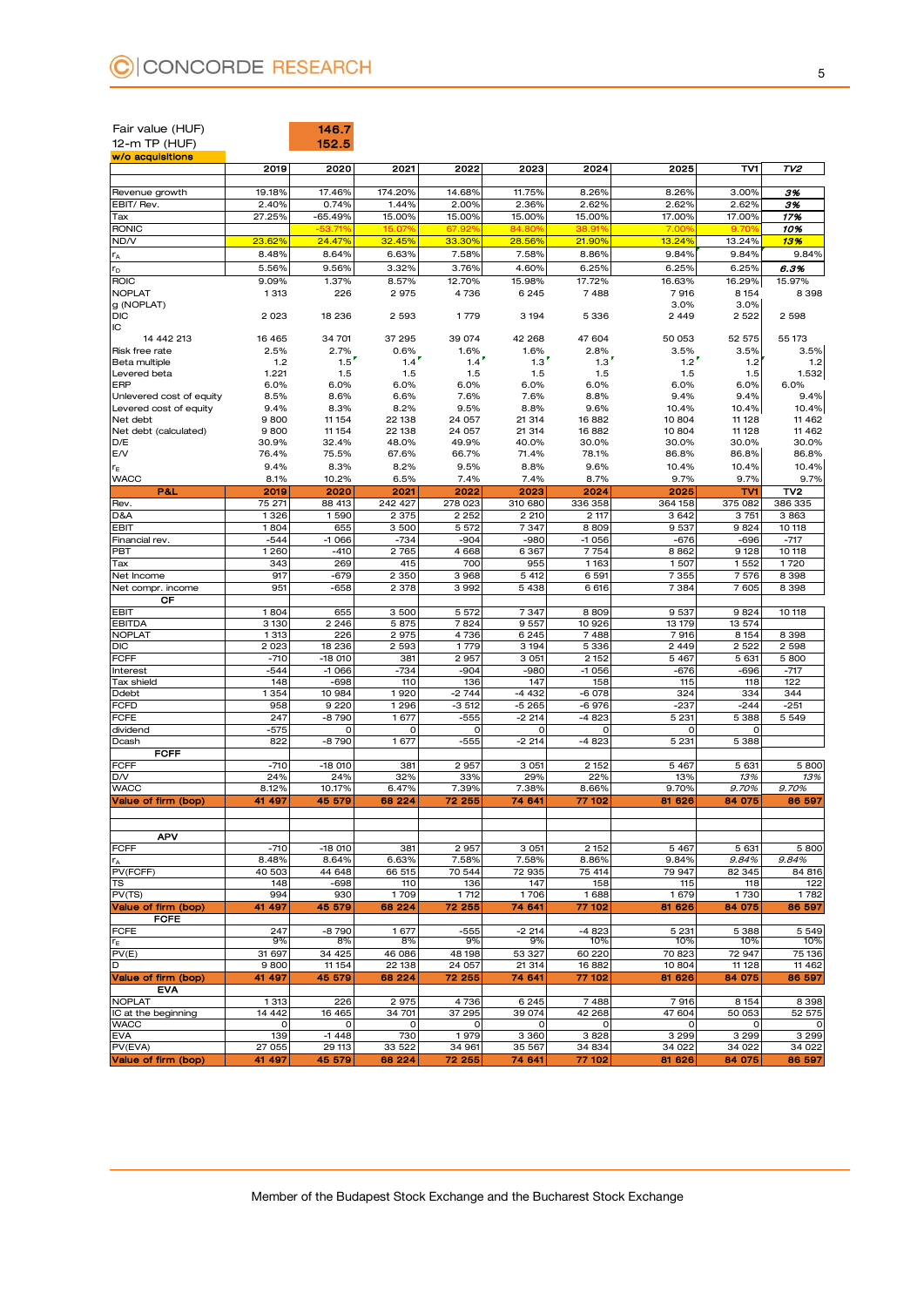# DISCLAIMER

Concorde Securities Ltd. does and seeks to do business with companies covered in its research reports. As a result, investors should be aware that the firm may have a conflict of interests that could affect the objectivity of this report. Investors should consider this report as only a single factor in making their investment decision. For analysts' certification and other important disclosures, please refer to the "Disclaimer" section at the end of this report.

# DISCLAIMER I.

This research report has been prepared by Concorde Securities Ltd., a full-service Hungarian investment banking, investment management and brokerage firm. Concorde Securities Ltd. is under the supervision of the National Bank of Hungary in its capacity as financial supervisory authority.

Concorde Securities Ltd. is registered in Hungary and does not have any subsidiaries, branches or offices outside of Hungary. Therefore we are not allowed to provide direct investment banking services to US investors and restrictions may apply to our potential investment banking services according to your country's jurisdiction.

Our salespeople, traders and other professionals may provide oral or written market commentary or trading strategies to our clients that reflect opinions that are their own and may be contrary to the opinions expressed in our research products, and our proprietary trading and investing businesses may make investment decisions that are inconsistent with the recommendations expressed by our analysts or traders.

Our research, sales and trading professionals are paid based on the profitability of the respective divisions of Concorde Securities Ltd., which from time-to-time may include revenues from the firm's capital market activity. Concorde Securities Ltd. does not prohibit analysts, salespeople and traders from maintaining a financial interest in the securities or futures of any companies that they cover or trade on their clients' behalf in strict compliance with the Hungarian Capital Markets Act.

## ANALYSTS CERTIFICATION

The research analysts undersigned and responsible for the preparation of this report hereby certify that (i) the views expressed in this research report accurately reflect their personal views about any and all of the securities or issuers referred to in this research report; (ii) no part of the analysts' compensation was, is or will be directly or indirectly related to the specific recommendation or views expressed in this report and (iii) no part of their compensation is tied to any specific investment transactions performed by Concorde Securities Ltd.

Name and job title of individuals involved in the production of this report are disclosed at the end of this report.

Concorde Securities Ltd. is a leading manager and underwriter of Hungarian equity offerings. We have investment banking and other business relations with a substantial percentage of the companies traded on the Budapest Stock Exchange and covered by our research department. Concorde Securities Ltd, its directors and employees may have a position in these securities, which may change at any time.

Concorde Securities Ltd. acted as Lead Manager of the private and public share placement of the shares of FHB in 2003, Masterplast in 2012 and Duna House in 2016. Concorde Securities Ltd. acted as the Co-lead Manager of Gedeon Richter's exchangeable bond issue in September 2004. Concorde Securities Ltd. has provided financial advice to Magyar Telekom.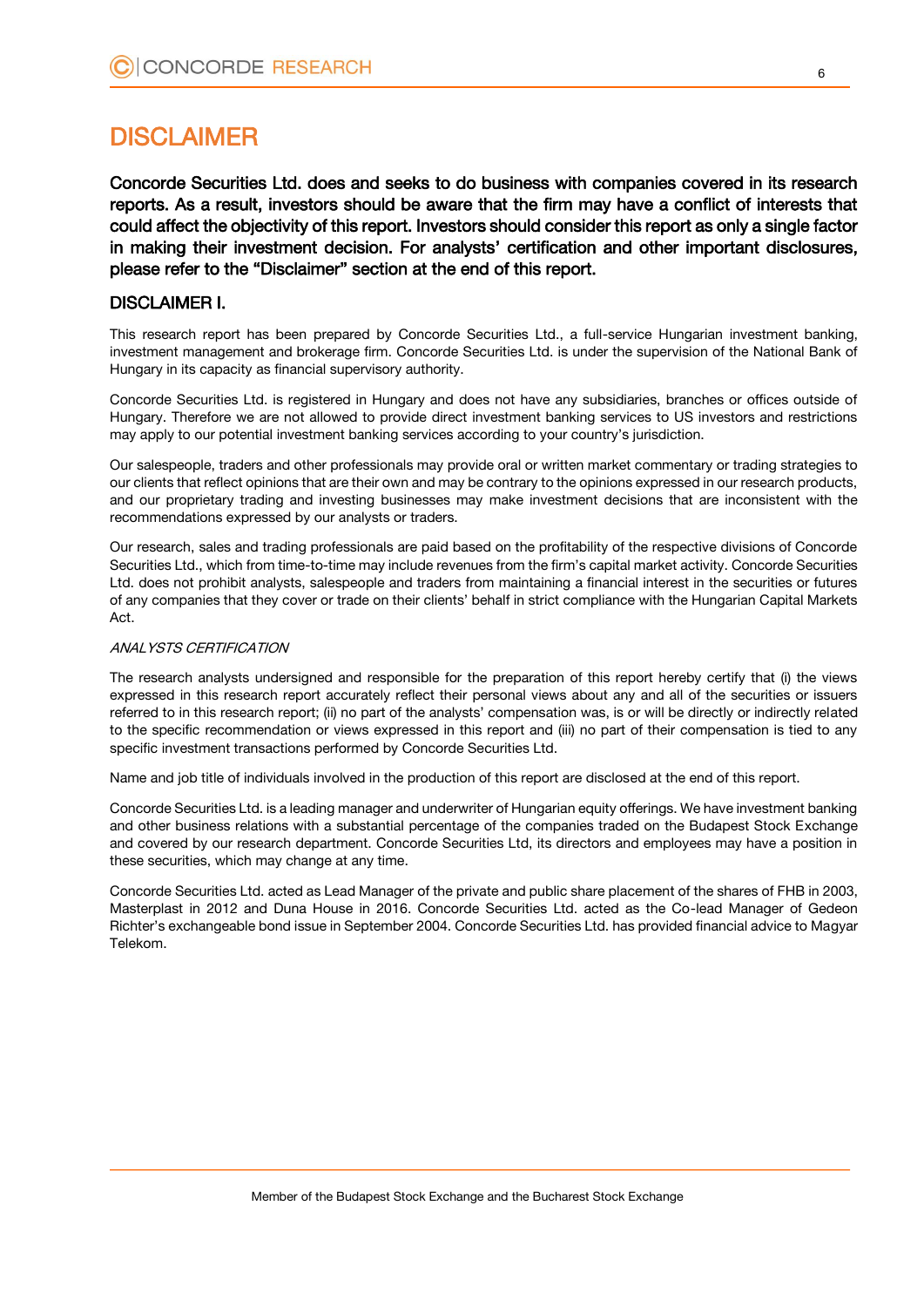## EXPLANATION OF RATINGS AND METHODOLOGY

| Rating                 | <b>Trigger</b>                                                                                                                                           |
|------------------------|----------------------------------------------------------------------------------------------------------------------------------------------------------|
| Buy                    | Total return is expected to exceed 20% in the next 12 months                                                                                             |
| Accumulate             | Total return is expected to be in the range of 10-20%                                                                                                    |
| Neutral                | Total return is expected to be in the range of 10%-(-10%)                                                                                                |
| Reduce                 | Total return is expected to be in the range of -10-(-20%)                                                                                                |
| Sell                   | Total return is expected to be lower than -20%                                                                                                           |
| <b>Under Revision</b>  | The stock is put Under Revision if the covering analyst considers new information<br>may change the valuation materially and if this may take more time. |
| Coverage in transition | Coverage in transition rating is assigned to a stock if there is a change in analyst.                                                                    |

#### Securities prices:

Prices are taken as of the previous day's close on the home market unless otherwise stated.

#### Valuations and risks:

Analysis of specific risks to set stock target prices highlighted in our investment case(s) are outlined throughout the report. For details of methodologies used to determine our price targets and risks related to the achievement of the targets referred to in the main body of the report or at [Rating Methodology](https://www.con.hu/wp-content/uploads/2016/04/Methodology_concorde_research.pdf?tstamp=201710021038) on our website, visit (https://www.con.hu/wp-content/uploads/2016/04/Methodology\_concorde\_research.pdf?tstamp=201710021038)

### Research disclosures:

Concorde Securities Ltd. may have published other investment recommendations in respect of the same securities/instruments recommended in this report during the preceding 12 months. Disclosure of previous investment recommendations produced by Concorde Securities Ltd. in the previous 12 months can be found at [Rating history.](https://www.con.hu/wp-content/uploads/2016/04/Rating-history.pdf?tstamp=201710021038) (https://www.con.hu/wp-content/uploads/2016/04/Rating-history.pdf?tstamp=201710021038)

#### **GENERAL**

This report is provided for information purposes only and does not represent an offer for sale, or the solicitation of any offer to buy or sell any securities.

The information, and any opinions, estimates and forecast have been obtained from sources believed by us to be reliable, but no representation or warranty, express or implied is made by us as to their accuracy or completeness. The information, opinions, estimates and forecasts may well be affected by subsequent changes in market conditions. This document may not be reproduced in whole or in part, or published for any purpose.

REPRODUCTION OR REBROADCAST OF ANY PORTION OF THIS RESEARCH REPORT IS STRICTLY PROHIBITED WITHOUT THE WRITTEN PERMISSION OF CONCORDE SECURITIES LTD.

# DISCLAIMER II.

This research/commentary was prepared by the assignment of Budapest Stock Exchange Ltd. (registered seat: 1054 Budapest, Szabadság tér 7. Platina torony I. ép. IV. emelet; company registration number: 01-10-044764, hereinafter: BSE) under the agreement which was concluded by and between BSE and Concorde Securities Ltd. (registered seat: H-1123 Budapest Alkotás utca 50., company registration number: 01-10-043521, hereinafter: Investment Service Provider)

BSE shall not be liable for the content of this research/commentary, especially for the accuracy and completeness of the information therein and for the forecasts and conclusions; the Service Provider shall be solely liable for these. The Service Provider is entitled to all copyrights regarding this research/commentary however BSE is entitled to use and advertise/spread it but BSE shall not modify its content.